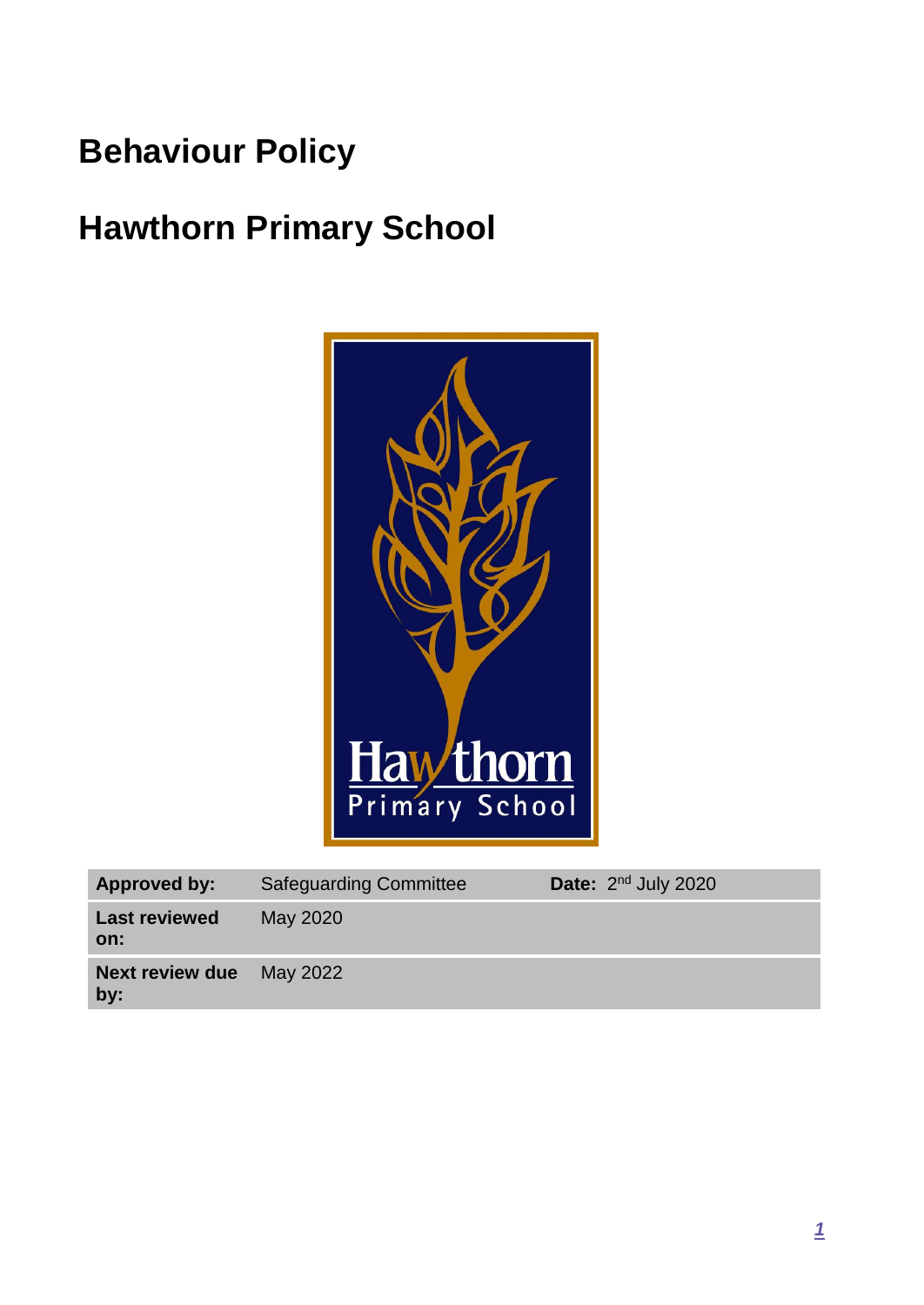## **Rationale**

The Education Act 2010, states that schools have a legal duty to safeguard pupils and to meet the needs of all pupils.

At Hawthorn we believe that there is a fundamental link between high quality teaching, effective learning and good behaviour. We believe that all our children have the right to work and to learn in a safe environment, secure and free from disruption.

## **Principles**

Our principal aim is to encourage high expectations and high standards of achievement, both academic and personal. Our values embrace honesty, trust, reliability, respect for the legitimate rights of others, care for the vulnerable members of society, regard for the environment and a kindness towards other people.

At Hawthorn we believe that we provide a calm, friendly, disciplined atmosphere, in which hard work and co-operation are respected. We believe:

- pupils learn best in a **safe and structured environment**;
- **high quality teaching** and a **positive learning culture** supports pupil engagement and positive behaviour;
- pupils are **rewarded** in a measured and meaningful way for positive and cooperative behaviour;
- we encourage our pupils to take on **responsibilities** and leadership roles to help raise selfconfidence, self-esteem and promote independence;
- **equal opportunities** and **equal rights** should be exercised at all times;
- all forms of **bullying are unacceptable**, including those on the grounds of race, gender, sexuality or disability;
- all members of the **school community**, the school environment, and each other's property deserve and expect to be treated with **respect**.

## **Aims**

We aim to:

- ensure pupils will learn to manage their own behaviour.
- promote core values, which include fundamental British values
- promote amongst pupils, staff and parent's joint ownership and a feeling of pride in our school.
- encourage, support, celebrate and reward good behaviour, progress and achievement, through defining what is acceptable and what is unacceptable behaviour.
- promote raised levels of achievement and progress by offering the best guidance, challenge and support to ensure they are able to take full advantage of the opportunities for learning now and in the next phase of their education.
- promote and model highest standards of behaviour through developing in pupils a sense of self-discipline and an acceptance of responsibility for their own actions.
- build and support the self-esteem of our pupils, through caring relationships.
- value the rights of the individual through creating an empathetic environment in which children feel safe, happy, secure and respected and where they feel confident of their right to be treated fairly.
- encourage and be seen to encourage the development of good behaviour and positive relationships.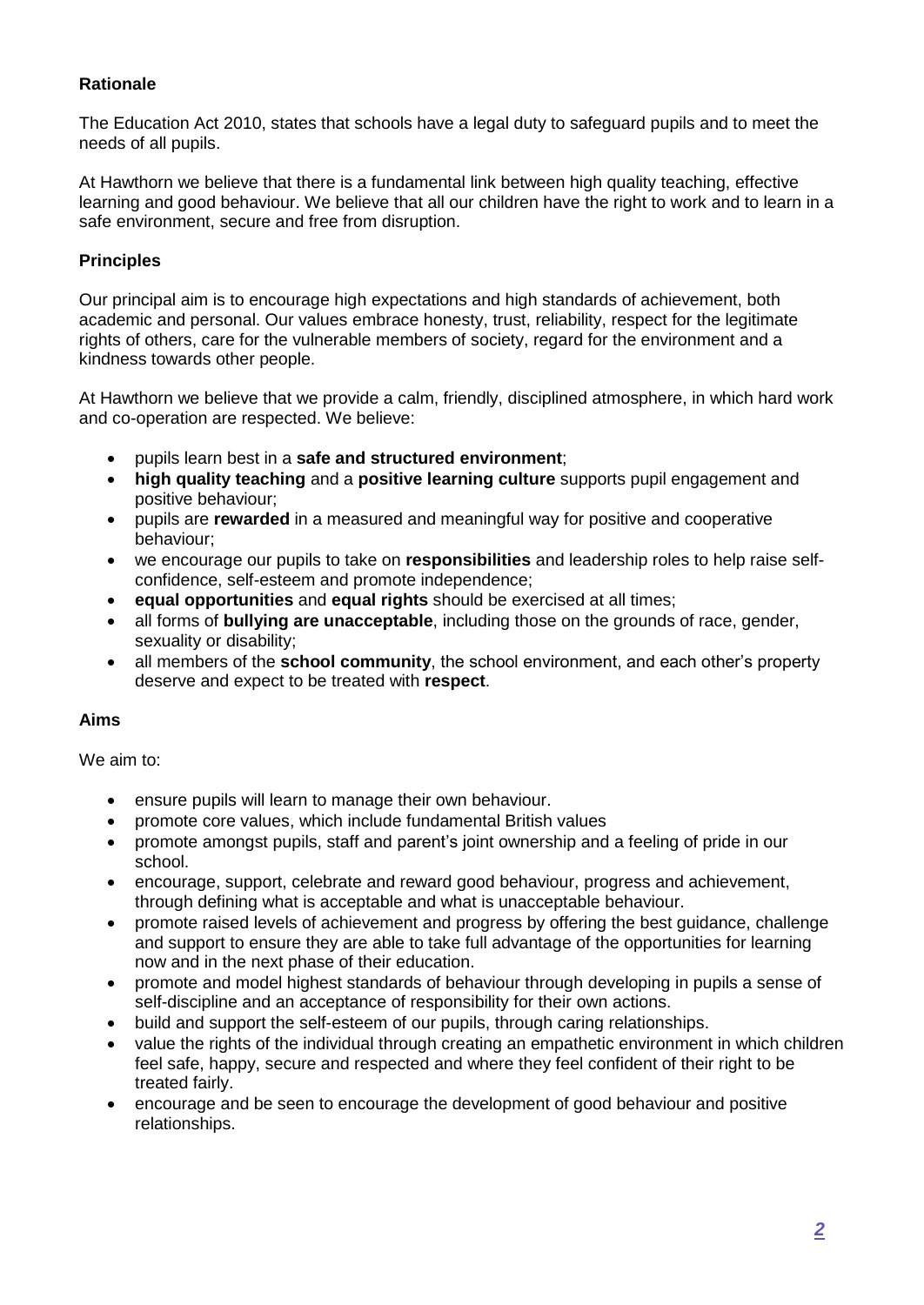- ensure that our behaviour strategies and expectations are clear, communicated and widely understood by all - parents/carers, pupils and staff - and that all stakeholders can contribute to those expectations and strategies on a planned basis.
- promote positive attitudes in pupils towards behaviour, learning and progress.

When we see behaviour that needs to be challenged, we:

- demonstrate that the school takes poor behaviour very seriously and that it will not be tolerated
- outline the consequences of poor behaviour, including poor behaviour off-site
- handle poor behaviour quickly, using a range of strategies, so that pupils are in no doubt why they are being disciplined/sanctioned.

## **Legal framework**

This policy has due regard to all relevant legislation and statutory guidance including, but not limited to, the following:

- Education Act 1996
- Education Act 2002
- Equality Act 2010
- Educations and Inspections Act 2006
- Health Act 2006
- The School Information (England) Regulations 2008
- DfE (2016) 'Behaviour and discipline in schools'
- DfE (2021) 'Keeping children safe in education 2021'
- DfE (2018) 'Sexual violence and sexual harassment between children in schools and colleges'
- DfE (2018) 'Mental health and behaviour in schools'
- DfE (2015) 'Special educational needs and disability code of practice: 0 to 25 years'
- DfE (2013) 'Use of reasonable force'
- Voyeurism (Offences) Act 2019
- DfE (2018) 'Searching, screening and confiscation'

This policy operates in conjunction with the following school policies:

- Pupil Code of Conduct
- Special Educational Needs and Disabilities (SEND) Policy
- Child Protection and Safeguarding Policy
- Equality and Diversity Policy
- Physical Restraint and Reasonable Force Policy
- Complaints Procedures Policy

## **Guidelines/Roles – an overview**

The success of work around behaviour depends upon all those involved in the school working together in partnership – the pupils, Governors, parents and all staff, including lunchtime support staff. Behaviour cannot be seen in isolation as it vitally important to ensure all information, antecedents and community issues are drawn together. The daily interaction of pupils and staff in school, as well as attendance and preparedness for learning support positive behaviour.

 Communication within the school is central to managing all aspects of school life – and managing behaviour is a core aspect of this.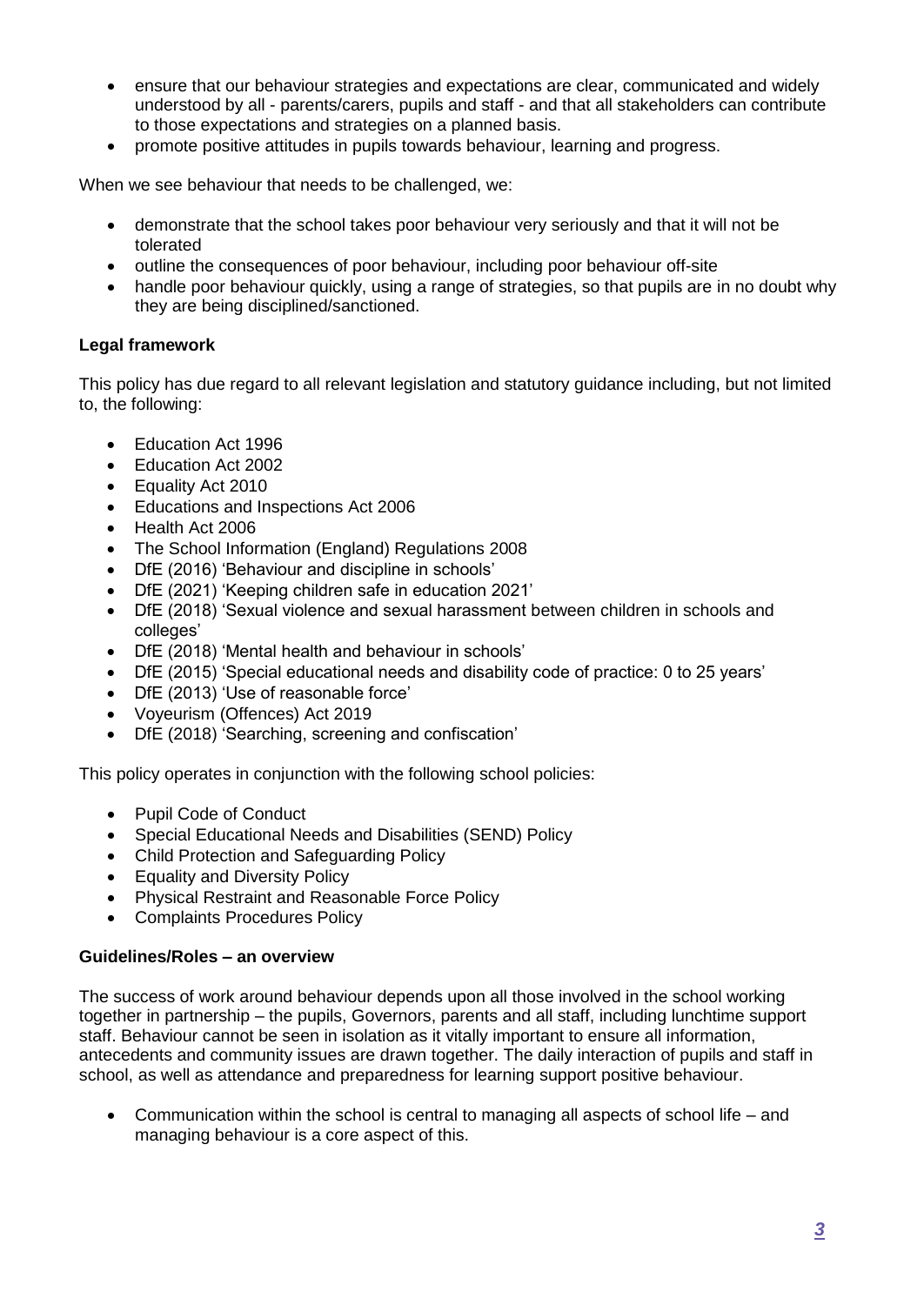- The Headteacher is ultimately responsible for the implementation of this policy although all staff will be expected to play a part in its success; regular training is provided to support this.
- The Head Teacher and other Senior leaders must be consulted about issues with a pupil's behaviour.
- Behaviour will be taught as part of the curriculum and be modelled by all staff at all times, using a consistent approach.
- This Policy will form part of the information for new parents and the teacher's handbook for all new staff.
- Clear behavior for learning expectations have been set out in conjunction with the school council. Reward systems in class (learning points) and throughout the school (including star of the week assemblies) will focus both on behaviour and academic achievement, following the school expectations that are displayed in classes and around school (see Appendix 1 attached)
- Exclusion will be an absolute last resort for serious or violent behaviour.
- Multi-agency working will be at the core of all behaviour management issues. The school will work with a range of other professionals in the area to help families (e.g. Educational Psychology Service; Children's Social Care; Kalmer Counselling)
- All incidents of bullying whether physical, verbal or indirect will be dealt with promptly and thoroughly inline with our Anti-Bullying Policy.

## **The role of parents/carers**

- Parents/carers will be encouraged to become equal partners in behaviour management and will be given the support they need. We may use "Home/School Books" to communicate with parents on a daily basis.
- Parents/carers (and visitors to school) are also expected to uphold the high standards of behaviour when they are in and around school.

## **The role of pupils**

Each class negotiates a contract that is displayed in the classroom that pupils can be reminded of when required. This is an agreed code of conduct that links to the whole school expectations, as agreed with the School Council (appendix 1)

Pupils are encouraged to become involved as part of our School Council, as a Buddy or as a Playground Crew. These groups reinforce school behaviour expectations and are good role models for all children.

## **The role of the governing body**

- Governors value and have a clear understanding of the behaviour policy within school.
- At subcommittee level, Governors review exclusions data, staff CPD, referrals to external agencies for support and serious incidents and allegations.

## **Managing behaviour within school**

All staff consistently reinforce positive behaviours and any issues are resolved quickly and appropriately including support with conflict resolution. Both positive and negative behaviours for a pupil are recorded on CPOMS system and monitored closely.

Parents are always informed where necessary with discussions and actions recorded. Children with SEND need individual approaches to behaviour management. All pupils are encouraged to follow the school and classroom expectations. Behaviour plans will be drawn up for children with more complex needs and who may require support from outside agencies.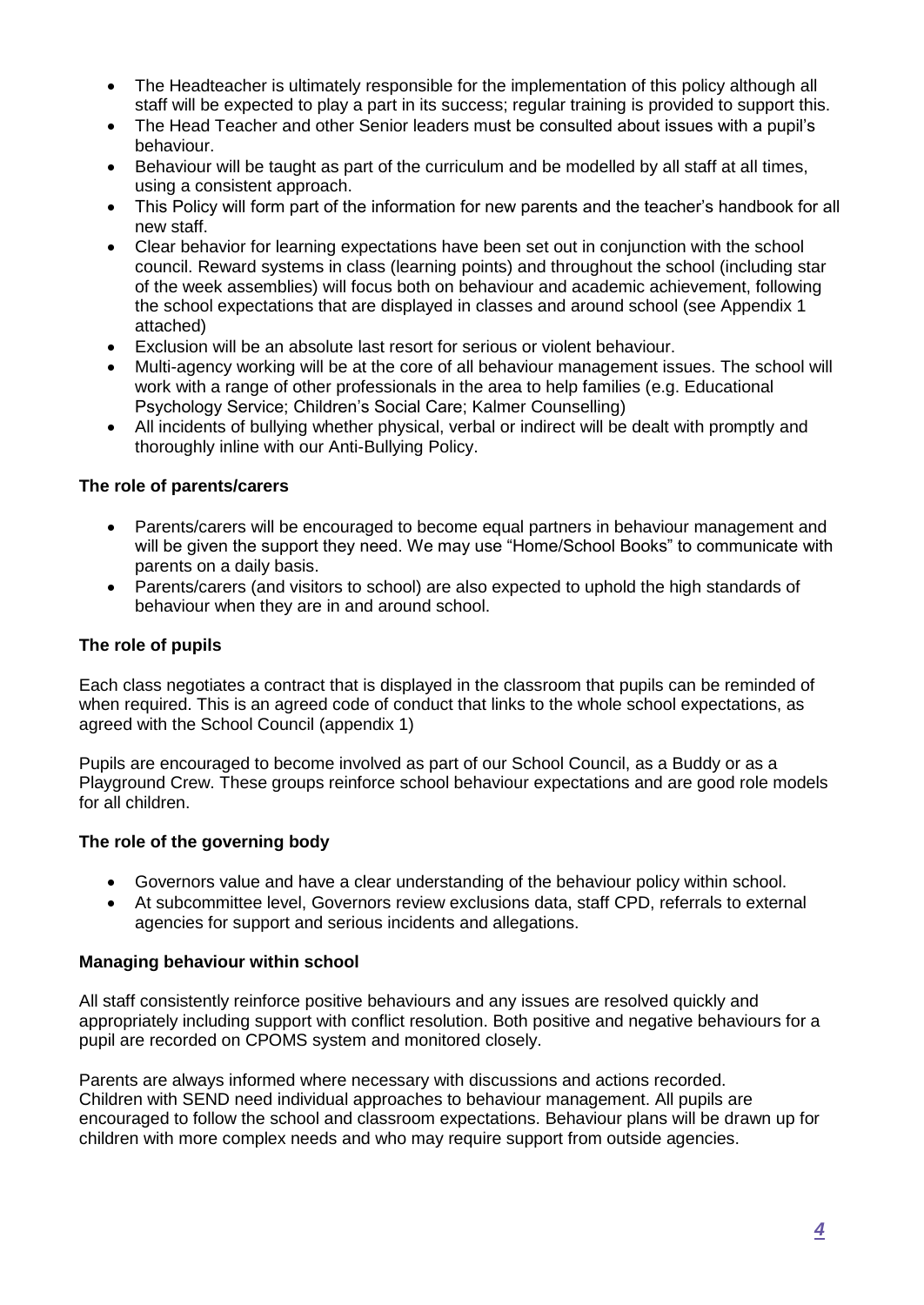Strategies to discourage and stop unwanted behaviour within the classroom include:

- Early intervention, including non-verbal signals, tactical ignoring, reminders about school expectations and individual behaviour plans and risk assessments are completed where necessary.
- We use positive rewards for good behaviour in school for all pupils. These include learning points systems, DOJO's, individual class and pupil charts.
- Consequences, including missing break times, working with a member of the senior leadership team (SLT).
- Discussions with parents and SLT regarding acceptable behaviour and school expectations.
- For extreme behaviour incidents this may result in an exclusion for a period of time. We would always try to resolve incidents and concerns before issuing any exclusion.

## **Those requiring extra support**

- Staff are aware that some groups or individuals within school may either have difficulties with behaviour management or may be vulnerable to negative behaviours due to additional needs. Children are taught about tolerance and acceptance of others and any incidents of negative behaviour towards a child are dealt with swiftly by a member of staff.
- At Hawthorn, the small minority that disrupt their own and other's learning through their inappropriate behaviour are treated as individuals and have specific Behaviour Management Plans tailored to their needs. These plans are shared with all staff and shared and negotiated with the child, parents/carers.
- The ARC (Additionally Resourced Centre) is a unit within school for pupils with Social. Emotional and Mental Health (SEMH) additional needs, and will be used as a resource for the whole school; when appropriate, pupils within the ARC will be integrated into the life of the main school.

## **Physical intervention**

As a school we are firmly committed to creating a calm and safe environment which minimises the risk of incidents arising that might require the use of reasonable force. We use PHSE within the curriculum to explore and strengthen emotional responses to situations We will only use force as a last resort and strongly believe in de-escalating any incidents as they arise to prevent them from reaching a crisis point. Staff will be skilled in promoting and rewarding positive behaviour and will utilise various appropriate techniques in the management of a class environment Staff will only use reasonable force when the risks involved in doing so are outweighed by the risks involved by not using force.

A staff member can include any member of school staff, a volunteer, or any other person who is temporarily in charge with the authorisation of the headteacher.

At Hawthorn, we adhere to the following principles:

- Restraint is only ever used as a last resort when every other approach has been tried;
- Restraint will only be used when a pupil poses a danger to themselves or to others, or they are damaging property on or off site;
- Minimal force required will be used;
- Staff are trained in the correct use of physical restraint using a Team Teach approach.

## **Duty of care**

When considering the use of physical restraint, staff members must take adequate measures to protect all pupils in their care from risk of harm or injury where there is a foreseeable risk. Staff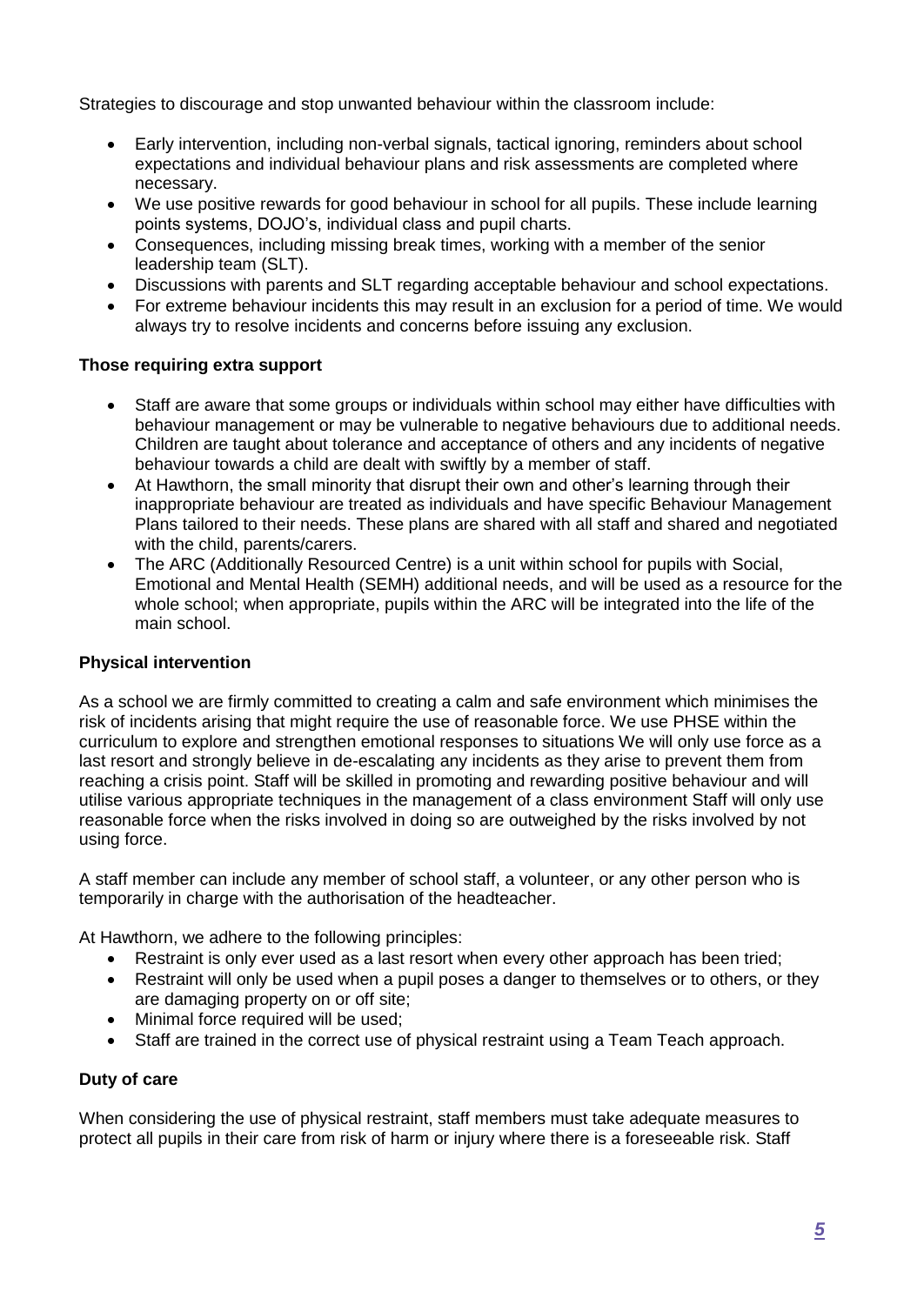members have a duty to provide the same standard of care as is expected of a parent/carer. A staff member should decide at the time of the incident whether they should physically intervene.

## **When physical intervention may be used**

Staff are trained in the correct use of physical restraint using a Team Teach approach and have the legal right to use reasonable force to prevent pupils from committing an offence, injuring themselves or others, or damaging school property, and to maintain good order and discipline in the classroom. A staff member can include any member of school staff, a volunteer, or any other person who is temporarily in charge with the authorisation of the headteacher.

Staff members will use their professional judgement of the incident to decide whether physical intervention is necessary. Wherever possible, staff will ensure that a second member of staff is present to witness the physical intervention used. After an instance of physical intervention, SLT are informed and the pupil's parents/carers will be contacted – parents/carers may be asked to collect the pupil and take them home for the rest of the day, depending on the incident.

Any violent or threatening behaviour will not be tolerated by the school and may result in a fixed-term exclusion in the first instance. It is at the discretion of the Headteacher as to what behaviour constitutes for an exclusion.

When using reasonable force in response to risks presented by incidents involving pupils with SEND or medical conditions, the school will recognise and consider the vulnerability of these groups.

## **Staff Authorised to Use Reasonable Force**

Under Section 93 of the Education and Inspection Act (2006) the head teacher of our school is empowered to authorise those members of staff who are enabled to use reasonable force.

Staff are also expected to remember that physical intervention is only one option and for behaviours involving extreme levels of risk it may be more appropriate to gain support from other agencies, including the police.

## **Record keeping**

The school should inform parents if restraint of any kind has been used on their child and the circumstances leading up to the physical restraint.

Records should be kept on the pupil's file if restraint has been used. The records should give details of the de-escalation methods attempted and the subsequent amount of physical restraint used. If a pupil is known to require physical interventions, this will be planned for in consultation with the Parents/Carers where possible.

Staff will be kept informed and have a duty to inform others about the plans around specific pupils who can present risks to themselves and others. This may include information about SEND, personal circumstance and temporary upset.

#### **When physical restraint must not be used**

Physical restraint must not be used:

- To enforce the school's own rules:
- To search for prohibited items, such as weapons and knives, unless there is good reason to assume the pupil is carrying such items;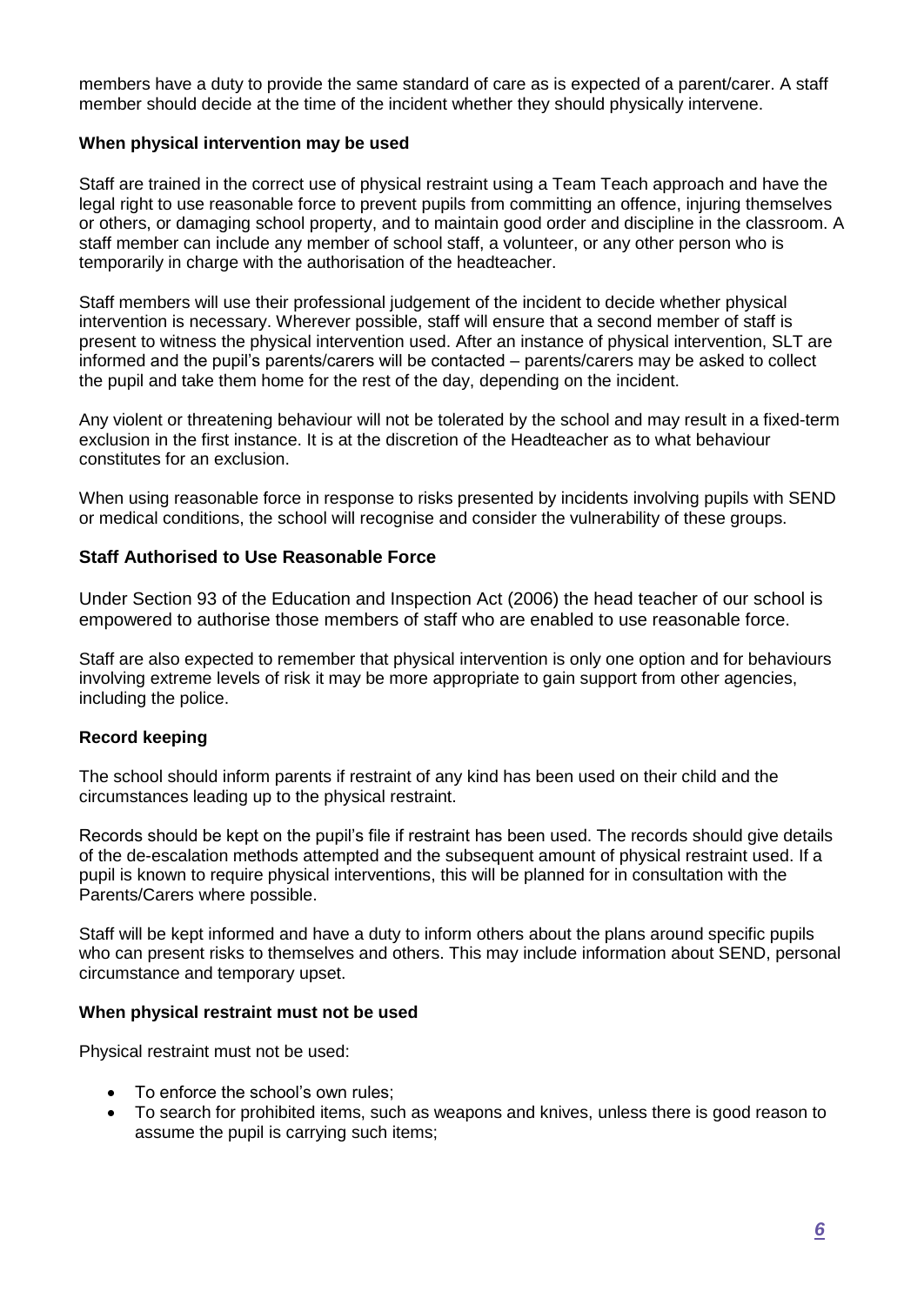- To prevent a pupil from leaving the classroom if they are not at risk by doing so;
- As a punishment.

## **What is considered 'reasonable force'?**

The DfE's explanation of what is considered 'reasonable' force, is that which is proportionate to the circumstances, i.e. no more force is used than is needed to achieve the particular result relating to the circumstances. This means that what is considered reasonable will depend upon the circumstances of the case.

## **Other forms of contact**

At times, it may be necessary to have physical contact with pupils – this might include:

- Holding the hand of a pupil at the front or back of a queue.
- Giving comfort to a pupil in distress.
- Demonstrating a PE position.
- Administering first aid.
- Demonstrating actions during drama lessons.
- Demonstrating the playing of a musical instrument.

Schools should not have a 'no contact' policy, as this would put staff members at a high risk of breaching their duty of care to pupils.

## **Protection for staff members**

It is for the headteacher to determine whether staff members require any additional training in order to effectively carry out their responsibilities, considering pupils' needs in the process.

In the case of a complaint, the responsibility is on the pupil to show that the staff member used unreasonable force. The staff member is usually not required to show that they acted reasonably and staff members should not be automatically suspended pending the investigation.

There should be a thorough investigation with confidential, independent written statements from all those present, including other children. If the staff member is suspended as a result of the investigation, a named contact should be provided to support them. The governing body will determine if the staff member acted in accordance with the school's guidelines.

The DfE makes it clear that schools may use force if necessary for the safety of the pupils and they will be defended if they face subsequent legal action.

The senior leadership team and the governing body should convey this to all staff members; one way to do this is through a Physical Restraint and Reasonable Force Policy, provided that the policy acknowledges the legal duty to make reasonable adjustments for pupils with special educational needs and disabilities.

## **Allegations against members of staff**

Any allegations of abuse, against a member of staff, are dealt with extremely seriously (see related documents on safeguarding and child protection). During the process of dealing with an allegation against a member of staff, every effort will be made to maintain confidentiality and guard against unwanted publicity while the allegation is investigated. Exclusion will not be used as an automatic response, when an allegation has been reported.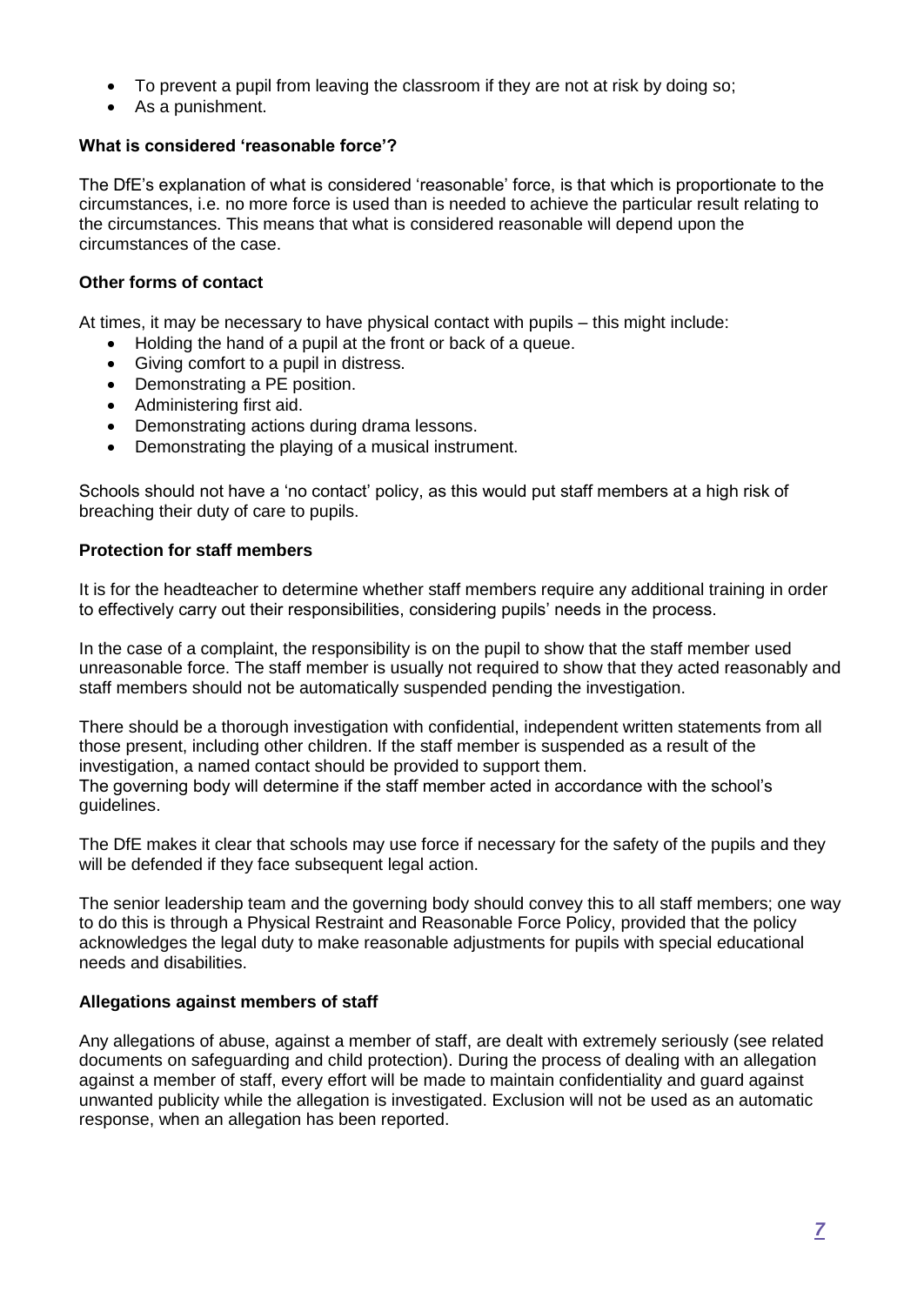## **Exclusions**

At Hawthorn, we are committed to the principles of inclusion and work extremely hard to be an 'inclusive school'. However, there are occasions when pupils, in order that their ultimate inclusion may be assured, are excluded from school. The decision to exclude for a fixed term or permanently is the Headteacher's. In the case of serious one-off incidents, exclusions could be considered. Parents have the right to make representations to the governing body about an exclusion, and the governing body must review the exclusion decision in certain circumstances, which include all permanent exclusions.

Where the governing body upholds a permanent exclusion, parents/carers have the right to appeal the decision to an independent appeals panel. The school is under a duty to provide suitable full-time education for an excluded pupil from the sixth school day of any fixed period exclusion of more than five consecutive school days.

Local authorities are under a duty to provide suitable full-time education from the sixth school day of a permanent exclusion.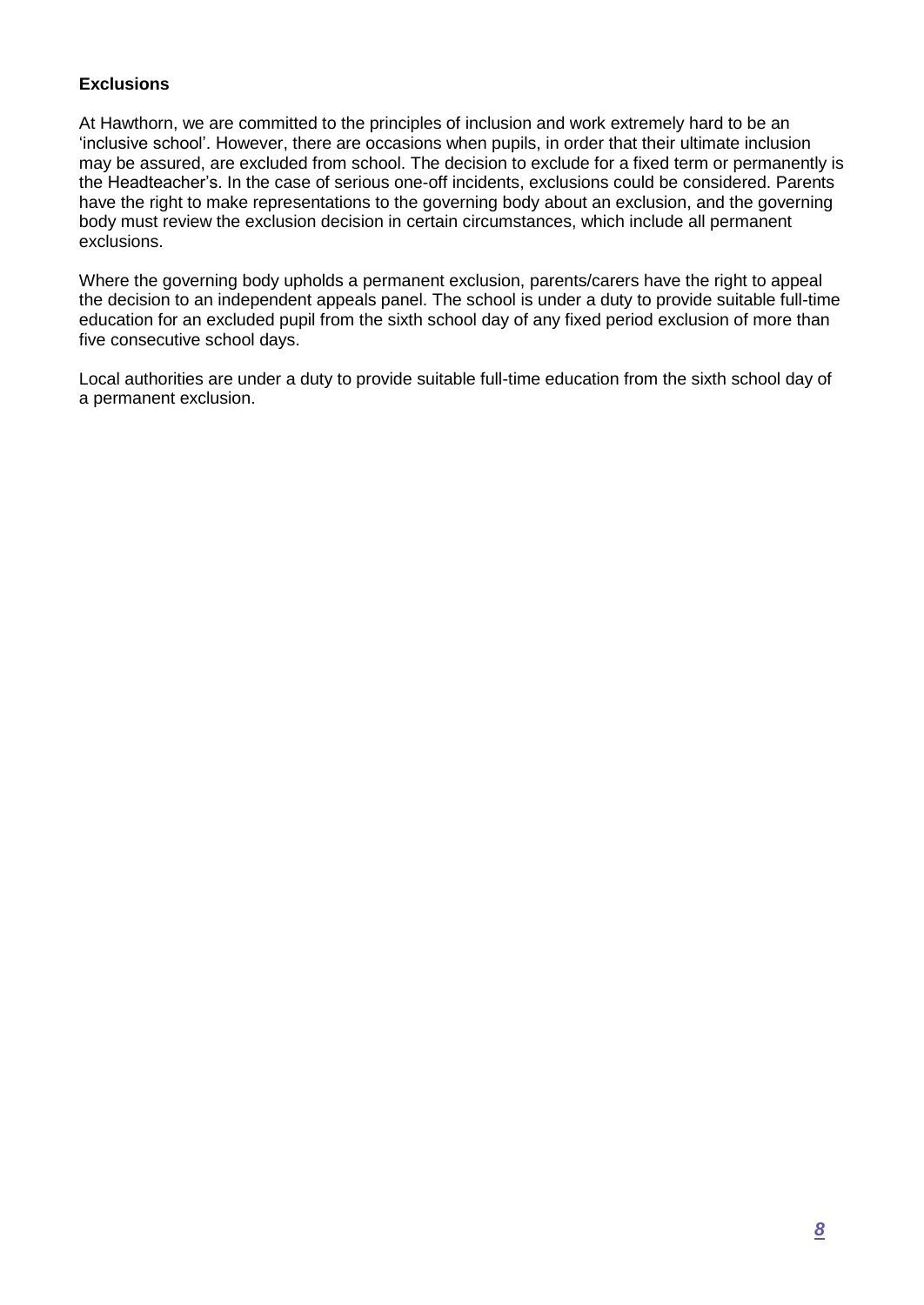At Hawthorn...

We treat everyone with kindness and respect.

We keep ourselves and others safe.

We solve problems peacefully.

We are here to learn and let others learn.

By the School Council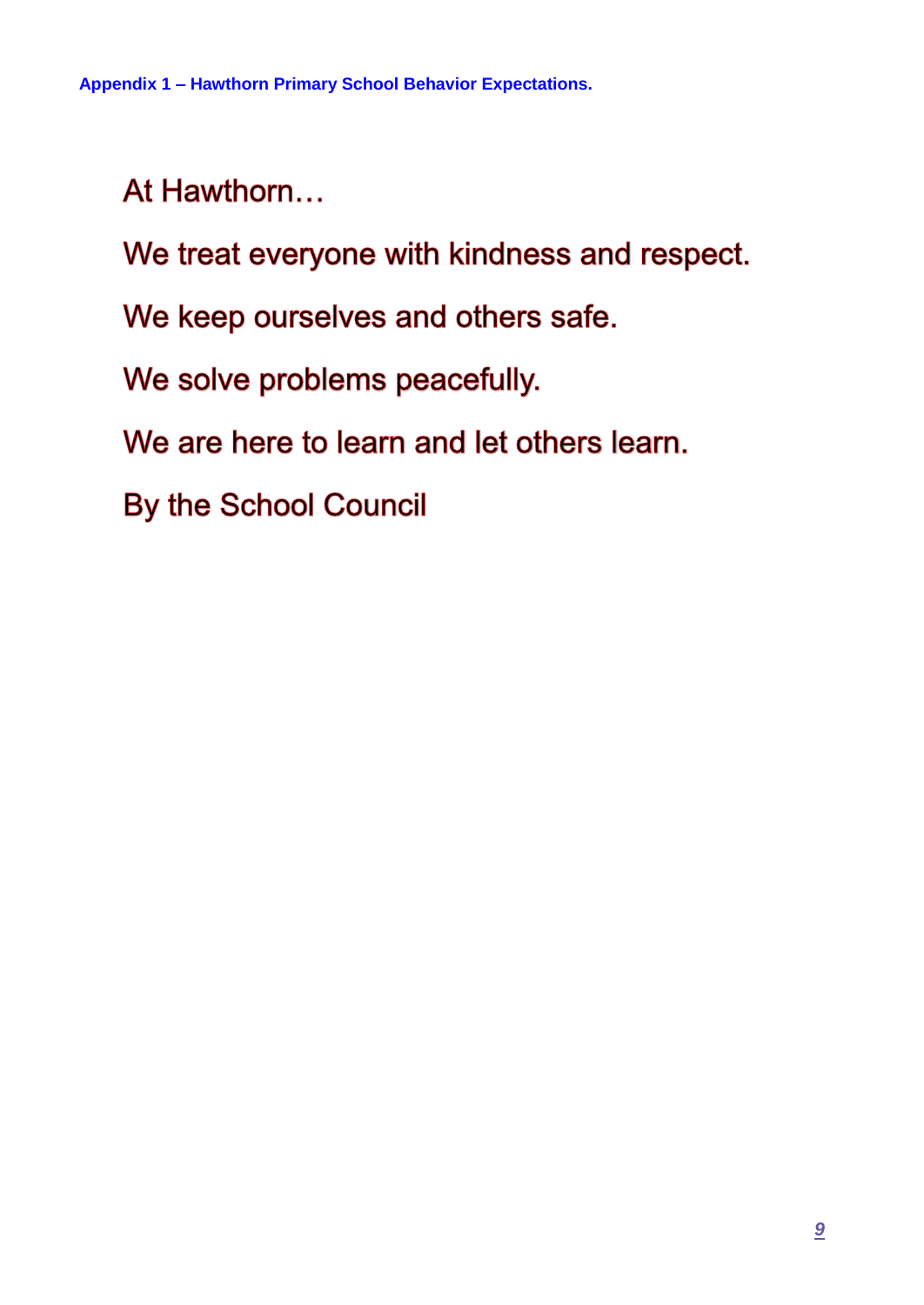## **Appendix 2 – Specimen Risk Assessment Proforma for assessing and managing foreseeable risks for children who present challenging behaviours**

|                  | Year Group     |
|------------------|----------------|
| Name of Teacher: | <b>School:</b> |

|                                                             | <b>Identification of Risk</b> |
|-------------------------------------------------------------|-------------------------------|
| Describe the foreseeable risk                               |                               |
| Is the risk potential or actual?                            |                               |
| List who is affected by the risk                            |                               |
|                                                             | <b>Assessment of Risk</b>     |
| In which situations does the risk<br>usually occur?         |                               |
| How likely it is that the risk will arise?                  |                               |
| If the risk arises, who is likely to be<br>injured or hurt? |                               |
| What kinds of injuries or harm are<br>likely to occur?      |                               |
| How serious are the adverse<br>outcomes?                    |                               |

Assessment completed by: …………………………………….. Signature: ………………………………

| <b>Risk Reduction Options</b> |                  |                 |                  |
|-------------------------------|------------------|-----------------|------------------|
| Measures                      | Possible options | <b>Benefits</b> | <b>Drawbacks</b> |
| Proactive                     |                  |                 |                  |
| interventions to              |                  |                 |                  |
| prevent risk                  |                  |                 |                  |
| Early interventions to        |                  |                 |                  |
| manage risk                   |                  |                 |                  |
| Reactive                      |                  |                 |                  |
| interventions to              |                  |                 |                  |
| respond to adverse            |                  |                 |                  |
| outcomes                      |                  |                 |                  |

| Agreed Behaviour Management Plan and School Risk Management Strategy |                         |               |
|----------------------------------------------------------------------|-------------------------|---------------|
| Focus of measures                                                    | Measures to be employed | Level of risk |
| Proactive interventions to                                           |                         |               |
| prevent risks                                                        |                         |               |
| Early interventions to manage                                        |                         |               |
| risks                                                                |                         |               |
| Reactive interventions to                                            |                         |               |
| respond to adverse outcomes                                          |                         |               |

Agreed by: …………………………………………… Relationship to child: ………………………

Date: ………………………..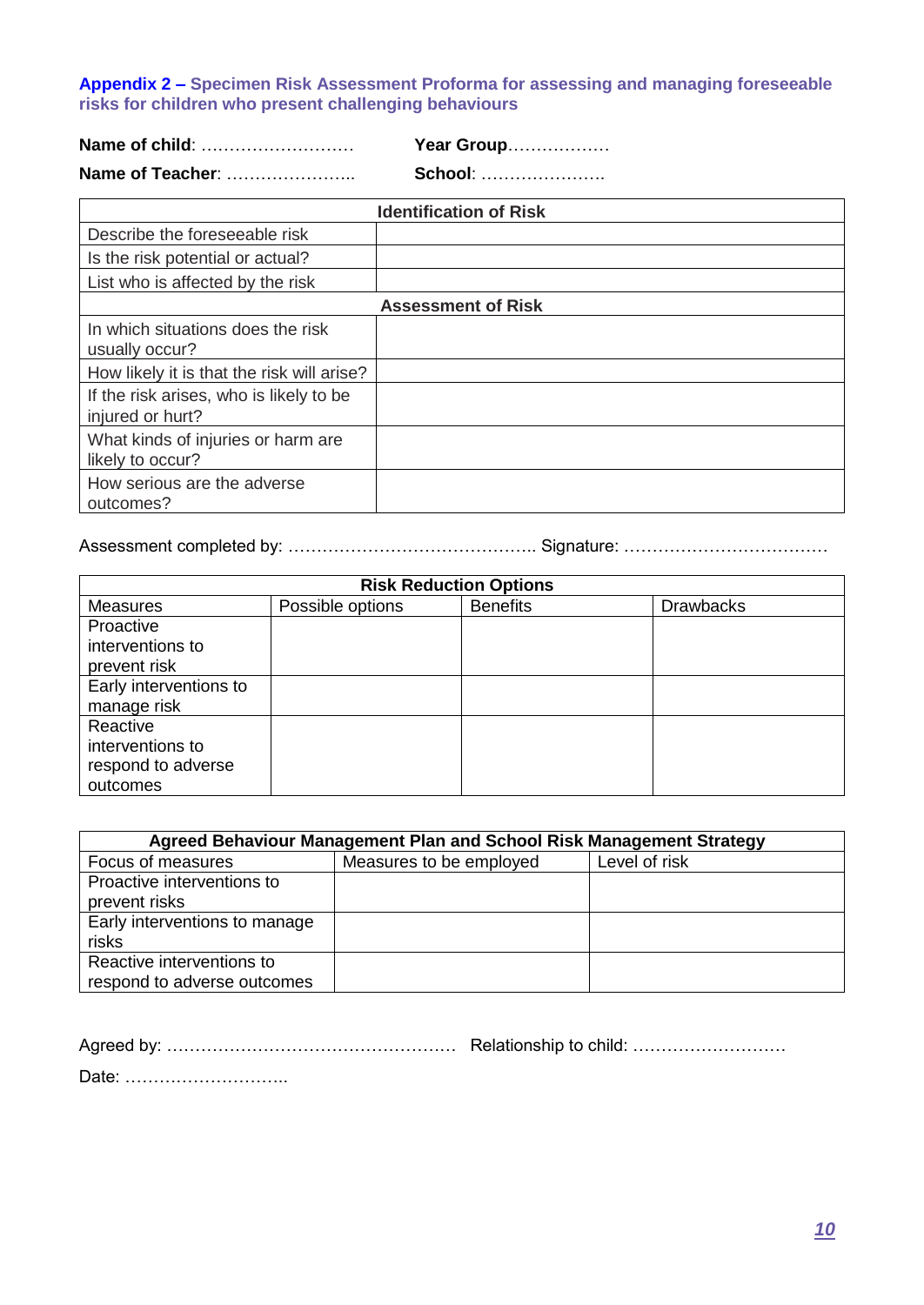|                                      | <b>Communication of Behaviour Management Plan and School Risk Management Strategy</b> |               |
|--------------------------------------|---------------------------------------------------------------------------------------|---------------|
| Plans and strategies shared<br>with: | <b>Communication Method</b>                                                           | Date Actioned |
|                                      |                                                                                       |               |
|                                      |                                                                                       |               |

|                           | <b>Staff Training Issues</b>       |                         |
|---------------------------|------------------------------------|-------------------------|
| Identified training needs | Training provided to meet<br>needs | Date training completed |
|                           |                                    |                         |
|                           |                                    |                         |

| <b>Evaluation of Behaviour Management Plan and School Risk Management Strategy</b><br>Effectiveness in supporting<br>the child | Impact on risk |
|--------------------------------------------------------------------------------------------------------------------------------|----------------|
|                                                                                                                                |                |
|                                                                                                                                |                |
|                                                                                                                                |                |
|                                                                                                                                |                |
|                                                                                                                                |                |
|                                                                                                                                |                |
|                                                                                                                                |                |
|                                                                                                                                |                |

Plans and strategies evaluated by: …………………

Relationship to the child: ……………………………..

Date: …………………………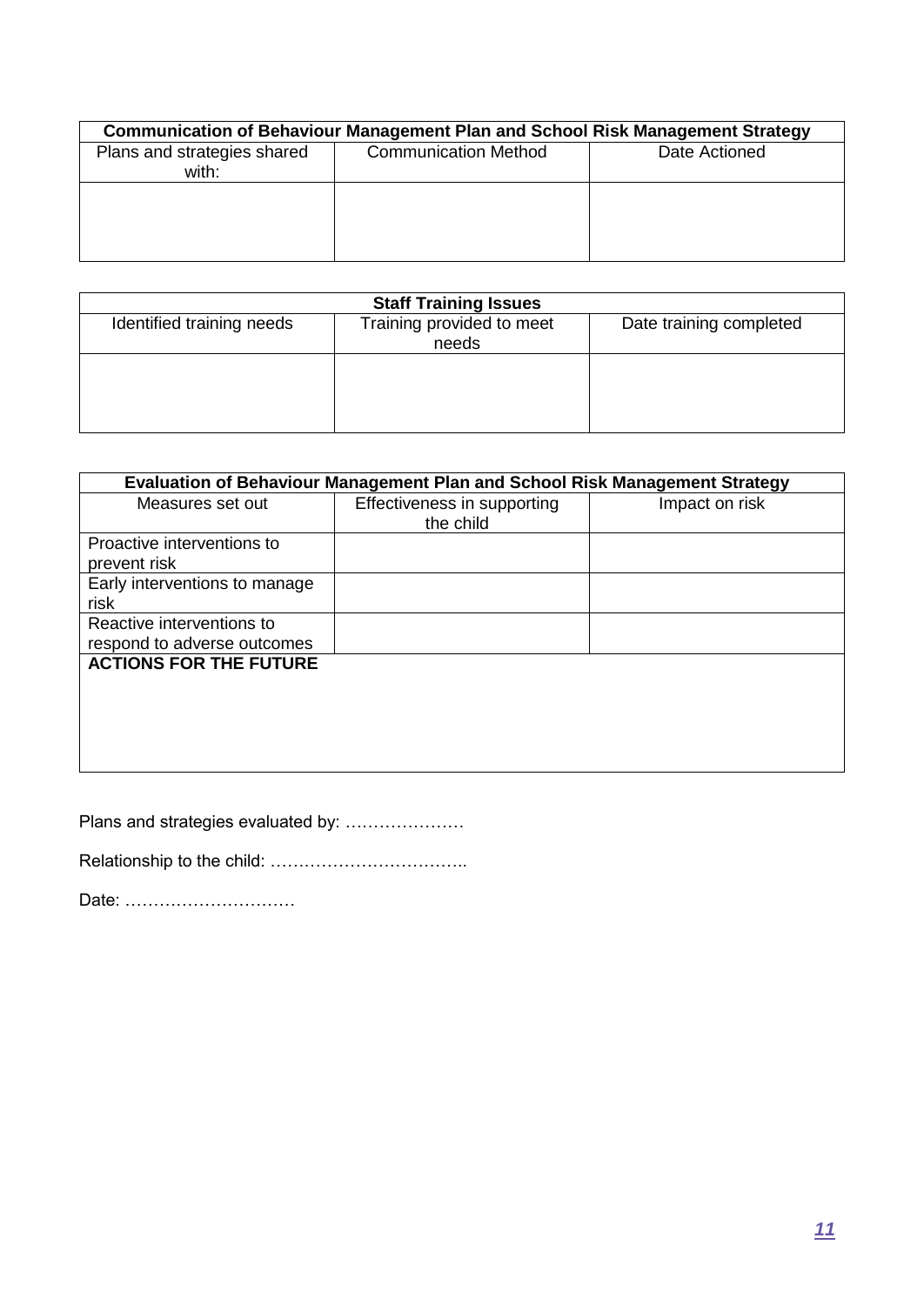## **Appendix 3 Behavioural Management During the Coronavirus (COVID-19) Pandemic**

## **Statement of intent**

The school aims to act in accordance with the Behavioural Policy set out above as much as possible; however, we understand the necessity for additional rules and considerations while the school observes social distancing and infection control guidelines. This appendix sets out what additional actions the school will take when phased reopening begins.

The information in this appendix is under constant review and kept updated to reflect any changes to national or local guidance.

## **1. Enforcing new rules**

- 1.1 The school ensures that infection control and social distancing rules are communicated effectively to all pupils.
- 1.2 Staff are informed about the measures in place so they can enforce these rules at all times.
- 1.3 The school informs parents of any changes to provision outlined in this policy.
- 1.4 The school expects pupils to uphold these rules at all times, including on school transport, where practicable.
- 1.5 Staff are informed of consequences in place to aid enforcement of these rules in line with this policy.
- 1.6 Where required, staff explicitly teach and supervise health and hygiene arrangements, e.g. handwashing, tissue disposal and toilet flushing.
- 1.7 The school recognises that pupils may be supervised or taught by members of staff they have had no prior contact with; however, pupils are expected to treat all members of staff with respect and work together to maintain a safe environment.
- 1.8 The school expects pupils in wrap-around care, e.g. breakfast clubs, to adhere to the school's social distancing and infection control rules.

## **2. Arrival and departure**

- The school expects pupils to follow all arrival and departure arrangements to the best of their ability and to arrive at the correct time.
- 2.2 Pupils are expected to participate in any infection control and social distancing measures, e.g. hand washing, before entering and exiting the school.
- 2.3 The school expects pupils to move immediately to their classrooms after washing their hands upon arrival.
- 2.4 Upon departure from school, the school expects pupils to move immediately from the school buildings and not to linger on the school premises without good cause, e.g. they are waiting to be picked up.

## **3. Hygiene and infection control**

- 3.1 The school ensures a risk assessment is conducted prior to reopening to more pupils in order to enforce adequate and practical measures to safeguard the health and safety of both staff and pupils.
- 3.2 The school understands that younger children cannot be expected to remain two metres apart from others at all times and takes this into account with regards to discipline and giving rewards.
- 3.3 Younger children should stick to their class groups and avoid mixing as much as possible – staff reinforce this behaviour through teaching, rewards and supervision.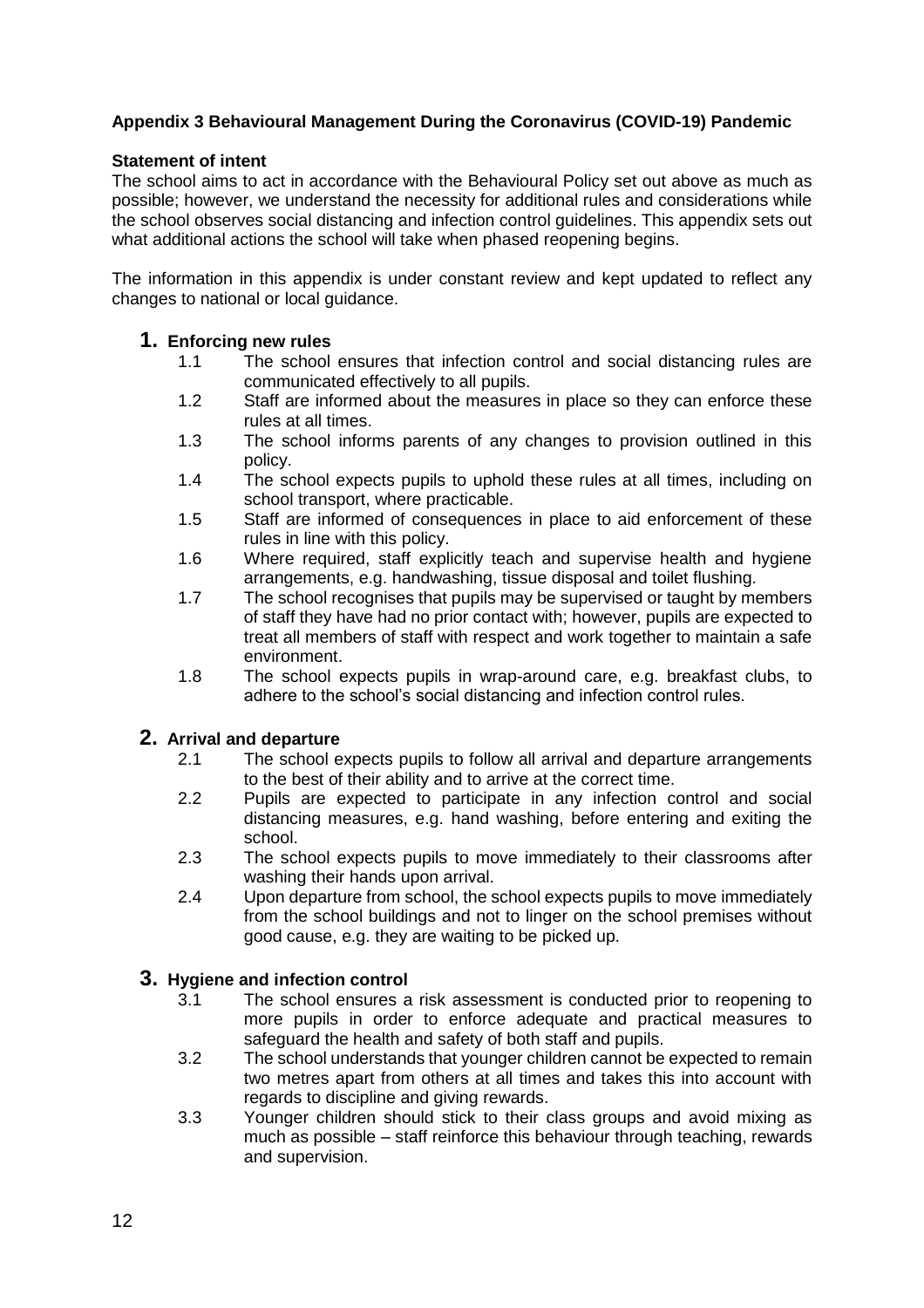- 3.4 Pupils are expected to wash their hands for at least 20 seconds with soap and water, and/or alcohol-based hand sanitiser:
	- Upon arrival at and departure from the school.
	- Before and after consuming food.
	- Before and after using the toilet.
	- After coughing or sneezing.
- 3.5 Pupils are expected to maintain good hand and respiratory hygiene at all times while in school, to the best of their ability.
- 3.6 Pupils are expected to dispose of tissues using the litter bins provided.<br>3.7 Pupils are expected to use infection control provisions responsibly.
- Pupils are expected to use infection control provisions responsibly, e.g. using hand sanitiser as directed.
- 3.8 Pupils will not share equipment which pose a higher risk of infection.
- 3.9 The school prohibits pupils from spitting, biting, purposefully coughing in another person's vicinity, or other behaviours that increase the risk of spreading infection, e.g. purposefully disposing of soiled tissues in an unsafe manner.
- 3.10 Pupils whose behaviour is purposefully contrary to the infection control measures in place will be disciplined in line with this policy.
- 3.11 Pupils who are deemed unable to fully adhere to infection control rules, e.g. some pupils with SEND or younger children, are not disciplined for poor behaviour in this regard – positive behaviour is reinforced using praise and rewards.
- 3.12 Members of staff encourage pupils who are deemed unable to fully adhere to infection control rules to practice good infection control behaviours to the best of their ability, through teaching, praise and supervision.

## **4. Social distancing**

## **General**

- 4.1 Pupils adhere to the social distancing measures put in place by the school.
- 4.2. Pupils form orderly queues, e.g. when waiting to use the toilets, using the two metre markings where necessary, and they are respectful and patient towards their peers.
- 4.3. Pupils are expected to:
	- Refrain from close contact with people who display symptoms of coronavirus.
	- Remain at least two metres apart from other people, where practicable.
	- Remain within their assigned groups.
- 4.4. Where is it not practicable for pupils to remain two metres apart from others, they are expected to maintain as much distance between themselves and others as possible and to ensure their time in close proximity to others is limited.
- 4.5. Pupils are placed into classes of no more than 15 pupils and they are not permitted to mix with other pupils outside this class, unless instructed to do so by their class teacher'
- 4.6. Pupils whose behaviour is purposefully contrary to the school's social distancing measures are disciplined in line with this policy.
- 4.7. Pupils who are deemed unable to fully adhere to social distancing measures, e.g. some pupils with SEND or younger pupils, are not disciplined for poor behaviour in this regard – positive behaviour is reinforced using praise and rewards.
- 4.8. Members of staff encourage pupils who are deemed unable to fully adhere to social distancing measures to keep away from others, to the best of their ability, through teaching, praise and supervision.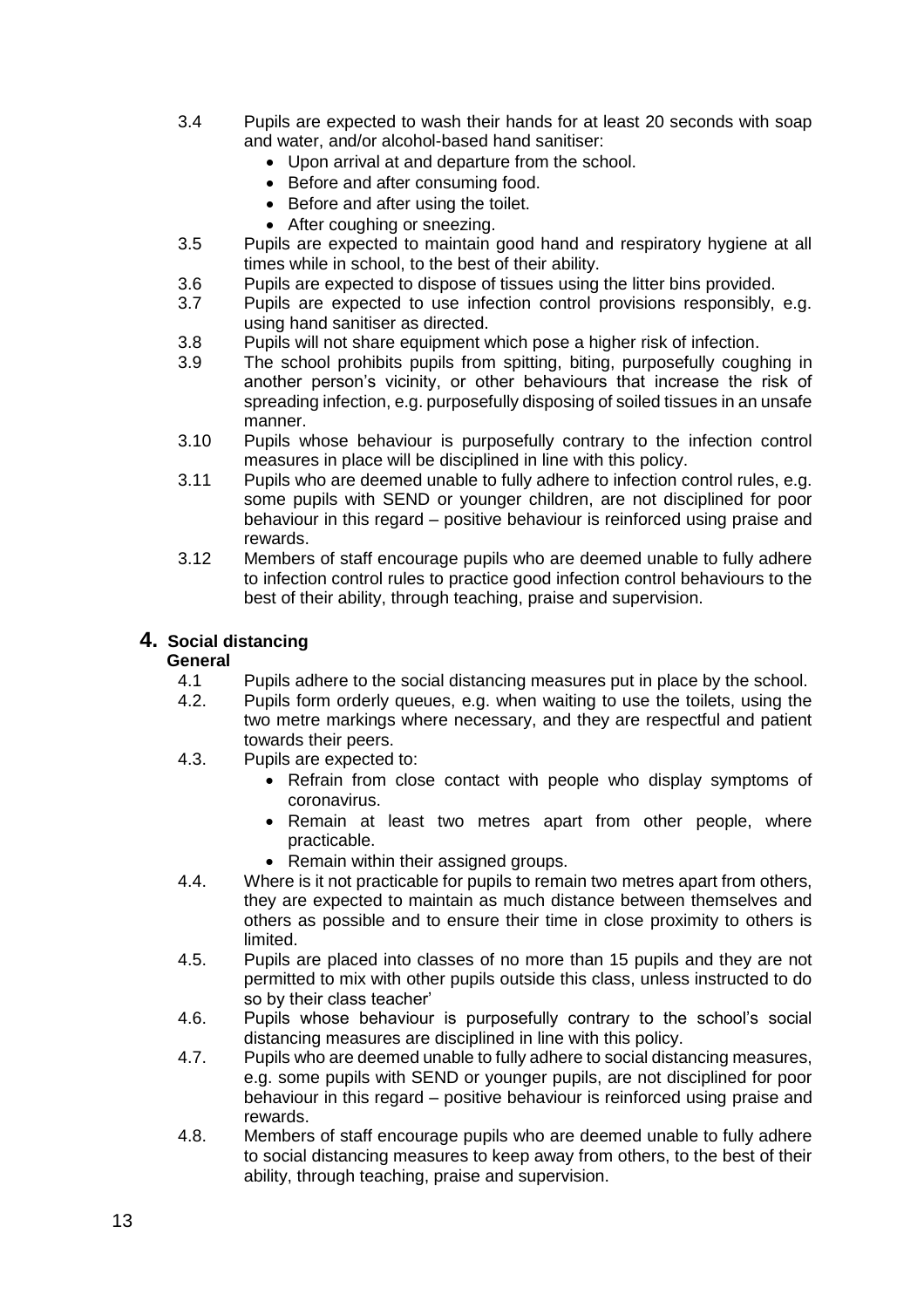## **In the Hall (Packed lunches will be provided in classrooms in the first phase)**

- 4.9. The school expects pupils to respect the health and safety of catering staff and to follow all infection control and social distancing rules put in place while collecting and eating food.
- 4.10 Pupils are allocated specific time to use the hall to help adhere to social distancing rules. Pupils do not enter the hall unless expressly told to do so by a member of staff.

## **During sports and exercise activities**

- The school expects pupils to follow all social distancing and infection control measures during sports and exercise activities, both indoors and outdoors.
- 4.12 Pupils are expected to remain at least two metres apart, or as far as is practicable, from others when using classrooms and washing facilities.
- 4.13 The school does not permit close-contact sports, play or activities at this time.
- 4.14 Pupils who purposefully take part in close-contact sports, play and activities, or whose behaviour purposefully poses a greater risk of infection, are disciplined in line with this policy.
- 4.15 Pupils who are deemed unable to adequately follow social distancing or infection control measures during sports, activities and play are not disciplined – correct behaviour is reinforced by a member of staff.

## **During Assemblies (Assemblies have been postponed in the first phase)**

4.16 Pupils are expected to follow all social distancing and infection control rules during assemblies and collective worship.

## **5 Moving around the school**

- 5.1 The school expects all pupils to move around the school following the school's arrangements, e.g. using outside walkways at all times or follow systems in place if access to the main building is essential.
- 5.2 The school prohibits pupils from lingering in walkways, including stairs, and other communal areas without good cause.
- 5.3 Pupils are expected to move directly from one destination to the next at the times allotted to them and in their assigned groups, e.g. moving from one class to another or using the hall.
- 5.4 Pupils may leave the classroom to use the toilets one at a time, with permission from a member of staff.
- 5.5 Pupils who purposefully and continuously linger in walkways and communal areas without good cause are disciplined in line with this policy.

## **6 Ill health and infection**

- 6.1 The school expects pupils to report to a member of staff as soon as possible if they are feeling unwell and showing symptoms of coronavirus, or believe a peer is showing symptoms of coronavirus.
- 6.2 Any bullying or harassment towards pupils who have had, currently have, or are suspected to have coronavirus is not tolerated – this behaviour is addressed in line with this policy and the Anti-Bullying Policy.
- 6.3 The school allocates Hall Room that can be used to isolate pupils who shows symptoms of coronavirus whilst they wait for their parent or primary carer to collect them.
- 6.4 Pupils who have been advised to self-isolate at school while waiting to go home are expected to follow all infection control and social distancing rules in place and must not leave the area used to isolate them until their parents or primary carer picks them up.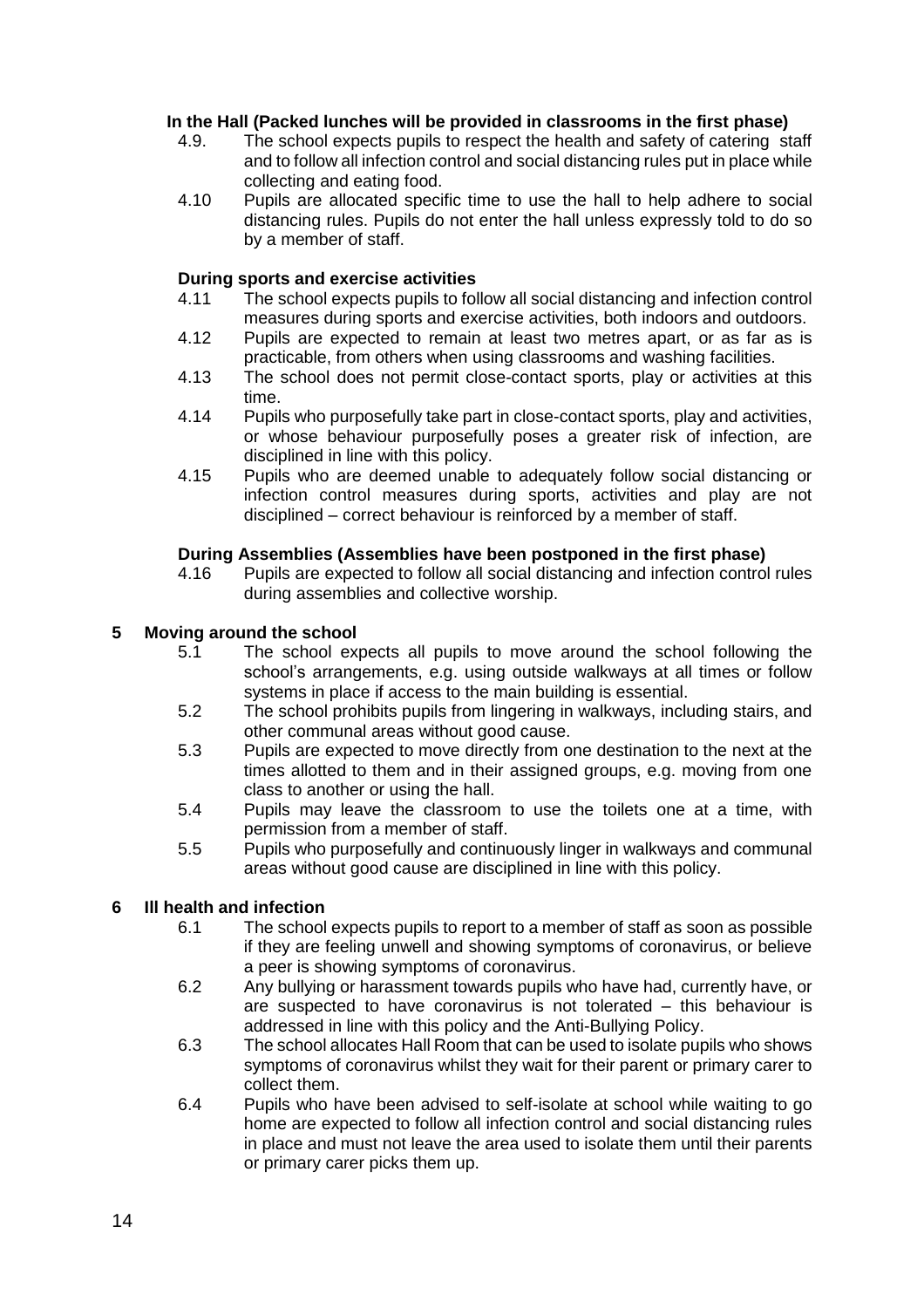## **7 The school premises**

- 7.1 Pupils are prohibited from entering areas of the school that have been closed for cleaning, social distancing, or infection control purposes.
- 7.2 Pupils who purposefully access prohibited areas of the school without permission are disciplined in line with this policy – pupils who are deemed unable to fully adhere to these restrictions are not disciplined and the correct behaviour is reinforced instead.

## **8 Breaktime and lunchtime arrangements**

- 8.1 The school expects pupils to adhere to social distancing and infection control measures, to the best of their ability, during lunchtimes and breaktimes.
- 8.2 Pupils are expected take their breaks and lunchtimes at phased times, within their permitted class groups and only in designated areas.
- 8.3 Pupils are not permitted to gather in groups larger than 15 at a time and must not mix between groups, unless authorised by the member of staff responsible for a given group.

## **9 School uniform**

9.1 Parents should ensure that their children attend school in clean clothes each day – parents are advised to avoid sending their child to school in clothing that cannot be machine washed in line with government guidance.

## **10 Managing the behaviour of remote learners**

- Pupils who are learning remotely off-site are expected to adhere to this policy and the eLearning and Safeguarding Policy where applicable.
- 10.2 The school expects pupils who are learning remotely to uphold good behaviour at all times and to:
	- Attend remote classes or group sessions on time.
	- Complete the work that has been set and return it on time, to the best of their ability.
	- Keep all communication polite and appropriate, and in line with the school's remote learning arrangements.
	- Not misuse or mistreat the resources or technology utilised for the delivery of remote learning.
	- Report any issues, including harassment or bullying from their peers, to their teacher.
- 10.3 The school recognises that some sanctions are unable to be given to pupils learning remotely and that adjustments to the actions outlined in section 13 of this policy may be in place.
- 10.4 Where discipline must be deferred until the pupil returns to school, the headteacher informs the pupil's parent via letter and the pupil will be disciplined when it is safe to do so.

## **11 Exclusions**

- 11.1 All poor behaviour is addressed in line with this policy and discipline remains rational, reasonable, fair and proportionate.
- 11.2 Persistent poor behaviour, including the persistent, purposeful refusal to follow the school's social distancing and infection control rules, may result in the pupil being excluded from school in the interests of the health and safety of the pupil and others.
- 11.3 The headteacher retains the power to exclude pupils on disciplinary grounds – all exclusions and their arrangements are carried out in line with the Exclusions Policy, where practicable.